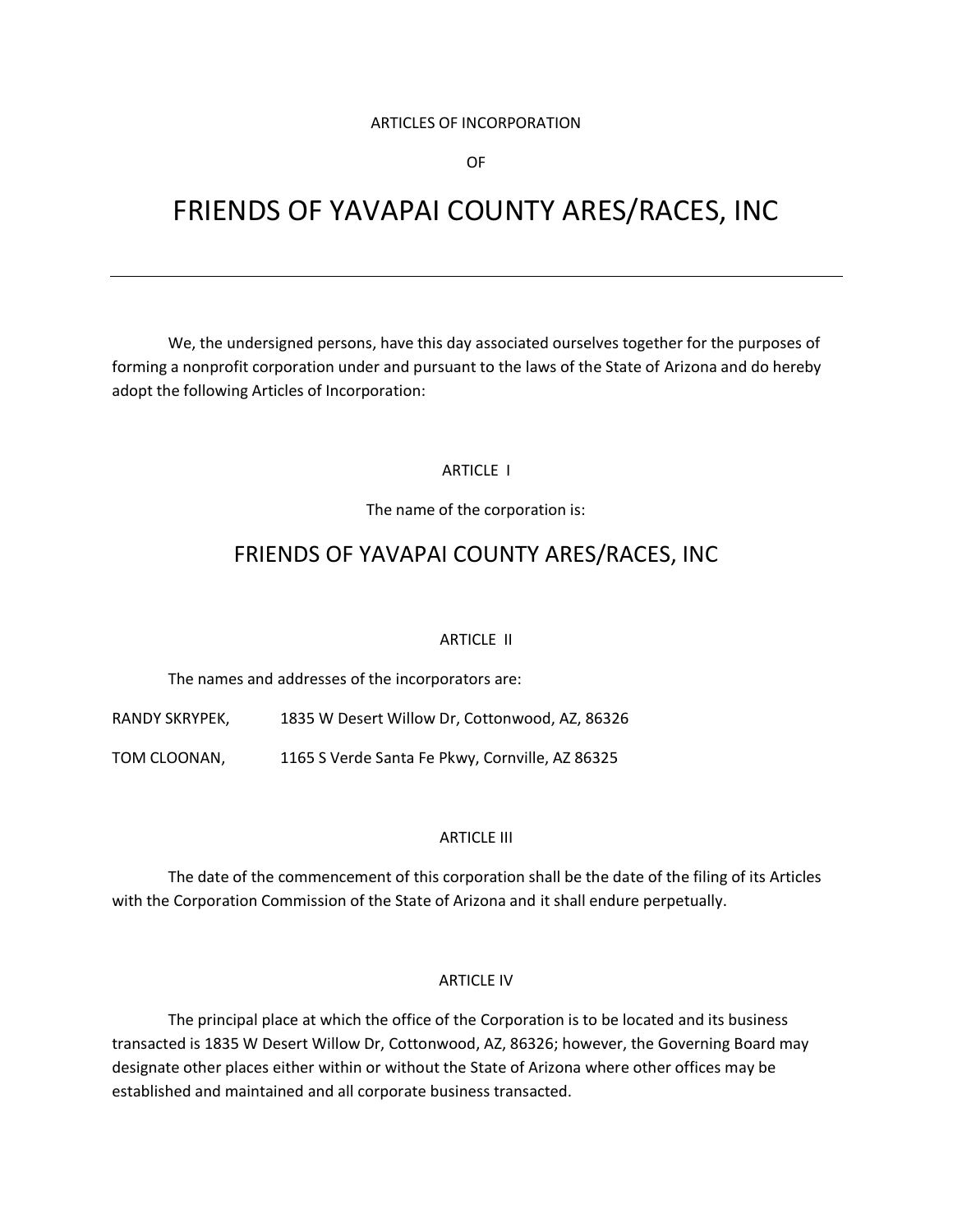#### ARTICLE V

The purpose for which this Corporation is organized is the transaction of any or all lawful business for which nonprofit corporations may be incorporated under the laws of the State of Arizona, as they may be amended from time to time.

The specific and primary purpose for which this Corporation is formed is charitable, and it shall concern itself with emergency radio communications, communications infrastructure, training and education. The Corporation is a solution-oriented volunteer group which works in partnership with Yavapai County ARES/RACES to assist in tasks it does not have the county-wide infrastructure or funds to accomplish on its own.

The corporation will have members.

## ARTICLE VI

Said Corporation is organized exclusively to establish a nonprofit corporation for charitable purposes within the meaning of Section 501(c)(3) of the Internal Revenue Code of 1954.

# ARTICLE VII

The Corporation may (1) take hold by, gift, devise, bequest, purchase, option, lease or otherwise, either absolutely or in trust, any real or personal property, license or permit, or other items necessary to carry out the purposes of the organization and (2) make contracts as principal or agent and otherwise do all things necessary or incidental to the objects of the corporation to the same extent as natural persons might or could do. No part of the net earnings of the corporation shall inure to the benefit of, or be distributable to its members, directors, officers, or other private persons, except that the corporation shall be authorized and empowered to pay reasonable compensation for services rendered and to make payments and distributions in furtherance of the purposes set forth in Article V.

The Corporation is prohibited from taking a stand or issuing statements on any public issue which is not directly related to its Statement of Purpose as outlined in the Corporation's Bylaws, Article 2. The corporation is prohibited from participating in any political campaign on behalf of any candidate for public office.

Notwithstanding any other provision of these Articles, the corporation shall not carry on any other activities not permitted to be carried on: (a) by a corporation exempt from Federal Income Tax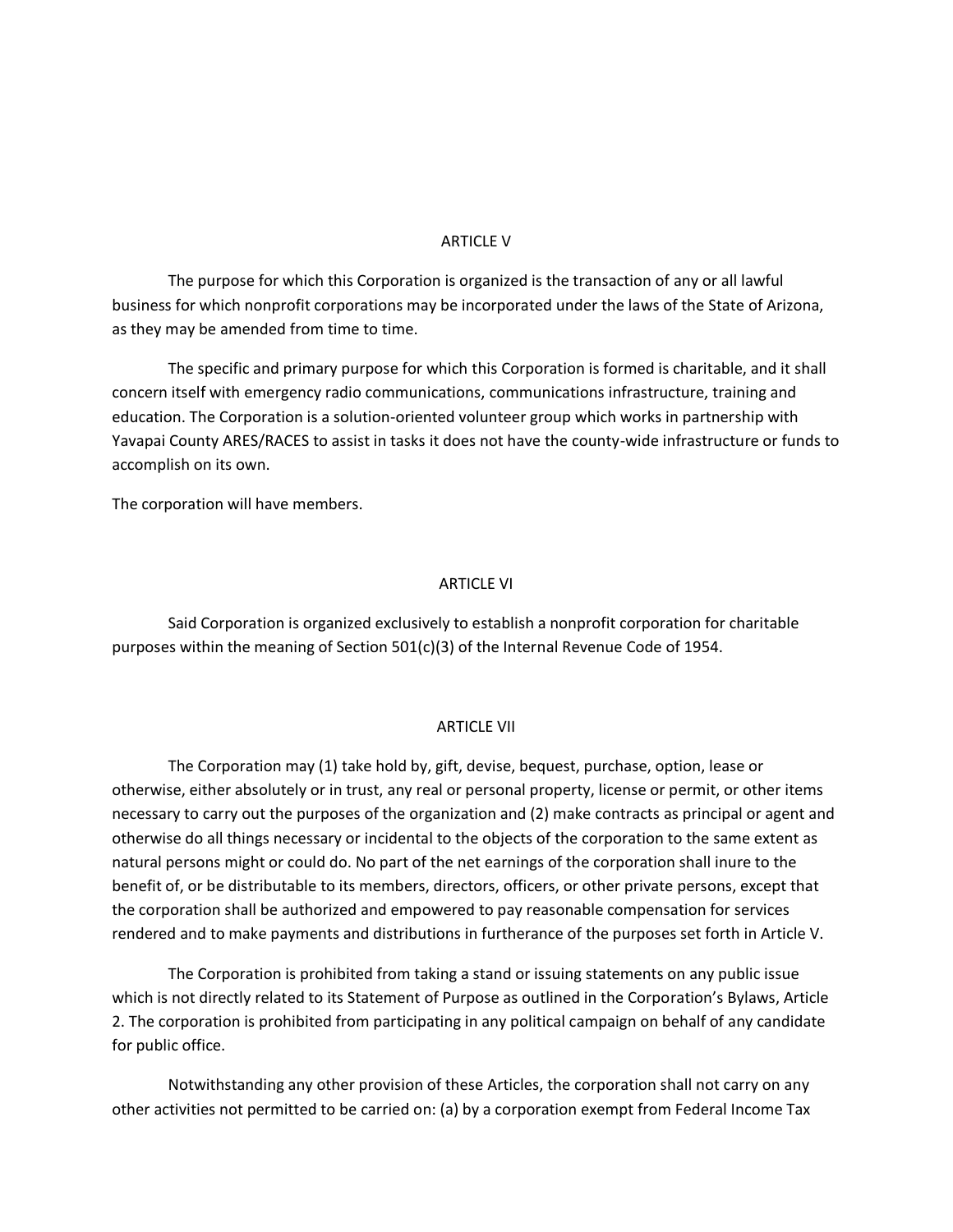under Section 501(c)(3) of the Internal Revenue Code of 1954, (or the corresponding provision of a future United States Internal revenue Law) or: (b) by a corporation, contributions to which are deductible under Section 170(c)(2) of the Internal Revenue Code of 1954, (or the corresponding provisions of any future United States Internal Revenue Laws).

# ARTICLE VIII

Upon dissolution of the Corporation, assets shall be distributed for one of more exempt purposes within the meaning of Section 501(c)(3) of the Internal Revenue Code, or corresponding section of any future federal tax code, or shall be distributed for public use consistent with the Statement of Purpose of the Corporation, as shall be determined by the Board of Directors. Any assets not so disposed of shall be disposed of for public use consistent with the Statement of Purpose of the Corporation, by the Superior Court of Yavapai County, Arizona or to an organization or organizations, as said Court shall determine, which are organized and operated exclusively for such purposes.

#### ARTICLE IX

The power of indemnification under Arizona Revised Statutes shall not be denied or limited by the Bylaws of the Corporation.

#### ARTICLE X

Thomas J Cloonan, 1165 S. Verde Santa Fe, Cornville, AZ 86325, who has been a bona fide continuous resident of the State of Arizona for more than two (2) years last past, is hereby appointed the lawful Statutory Agent of this corporation.

## ARTICLE XI

In addition to Arizona Revised Statutes provisions, a special meeting may be called in accordance with any provision in the Bylaws approved and adopted by the Board.

The right of member to vote may be limited, enlarged or denied to the extent provided in the Bylaws if such provision is approved and adopted by a majority of the Officers at a reasonable time prior to any specific vote.